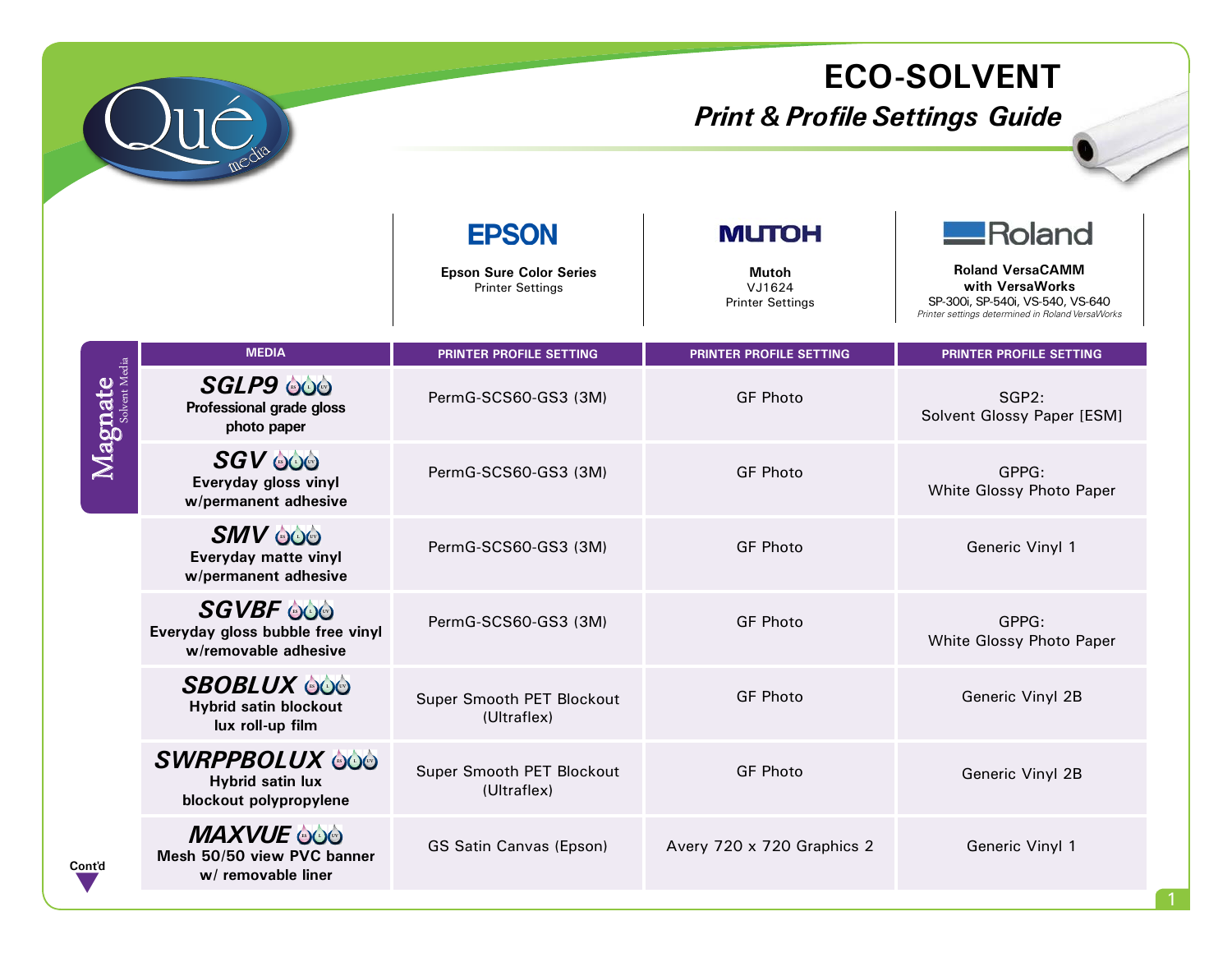|         |                                                                          | <b>EPSON</b><br><b>Epson Sure Color Series</b><br><b>Printer Settings</b> | <b>MUTOH</b><br>Mutoh<br>VJ1624<br><b>Printer Settings</b> | $\blacksquare$ Roland<br><b>Roland VersaCAMM</b><br>with VersaWorks<br>SP-300i, SP-540i, VS-540, VS-640<br>Printer settings determined in Roland VersaWorks |
|---------|--------------------------------------------------------------------------|---------------------------------------------------------------------------|------------------------------------------------------------|-------------------------------------------------------------------------------------------------------------------------------------------------------------|
|         | <b>MEDIA</b>                                                             | <b>PRINTER PROFILE SETTING</b>                                            | PRINTER PROFILE SETTING                                    | PRINTER PROFILE SETTING                                                                                                                                     |
| Magnate | <b>SUBRG @@</b><br>Hybrid textured satin grey back<br>blockout film      | Super Smooth PET Blockout<br>(Ultraflex)                                  | <b>GF Photo</b>                                            | $MPP-SG:$<br>Semi-Gloss Photo Paper                                                                                                                         |
|         | <b>SBLFM 000</b><br>Satin backlit polyester film                         | Super Smooth PET Blockout<br>(Ultraflex)                                  | Backlit 1440 x 1440 Quality 2                              | Generic Vinyl 1                                                                                                                                             |
|         | <b>SPOP 600</b><br>Hybrid satin semi-rigid blockout<br>grey back film    | RG5333 (Frontlit) (3M)                                                    | <b>GF Photo</b>                                            | Generic Vinyl 1                                                                                                                                             |
|         | LX13M 000<br>13 oz. matte frontlit fire<br>retardant scrim banner        | 13oz Matte White Banner<br>(Keybanner)                                    | Avery 720 x 720 Graphics 2                                 | Generic Vinyl 1                                                                                                                                             |
|         | <b>LX13G 606</b><br>13 oz. gloss frontlit fire<br>retardant scrim banner | 13oz Gloss White Banner<br>(Keybanner)                                    | Avery 720 x 720 Graphics 2                                 | GPPG:<br>White Glossy Photo Paper                                                                                                                           |
|         | <b>SUV13G 00</b><br>13 oz. gloss frontlit fire<br>retardant scrim banner | 13oz Matte White Banner<br>(Keybanner)                                    | Avery 720 x 720 Graphics 2                                 | Generic Vinyl 1                                                                                                                                             |
|         | <b>SUV13M ee</b><br>13 oz. matte frontlit fire<br>retardant scrim banner | 13oz Matte White Banner<br>(Keybanner)                                    | Avery 720 x 720 Graphics 2                                 | Generic Vinyl 1                                                                                                                                             |

**Cont'd** q